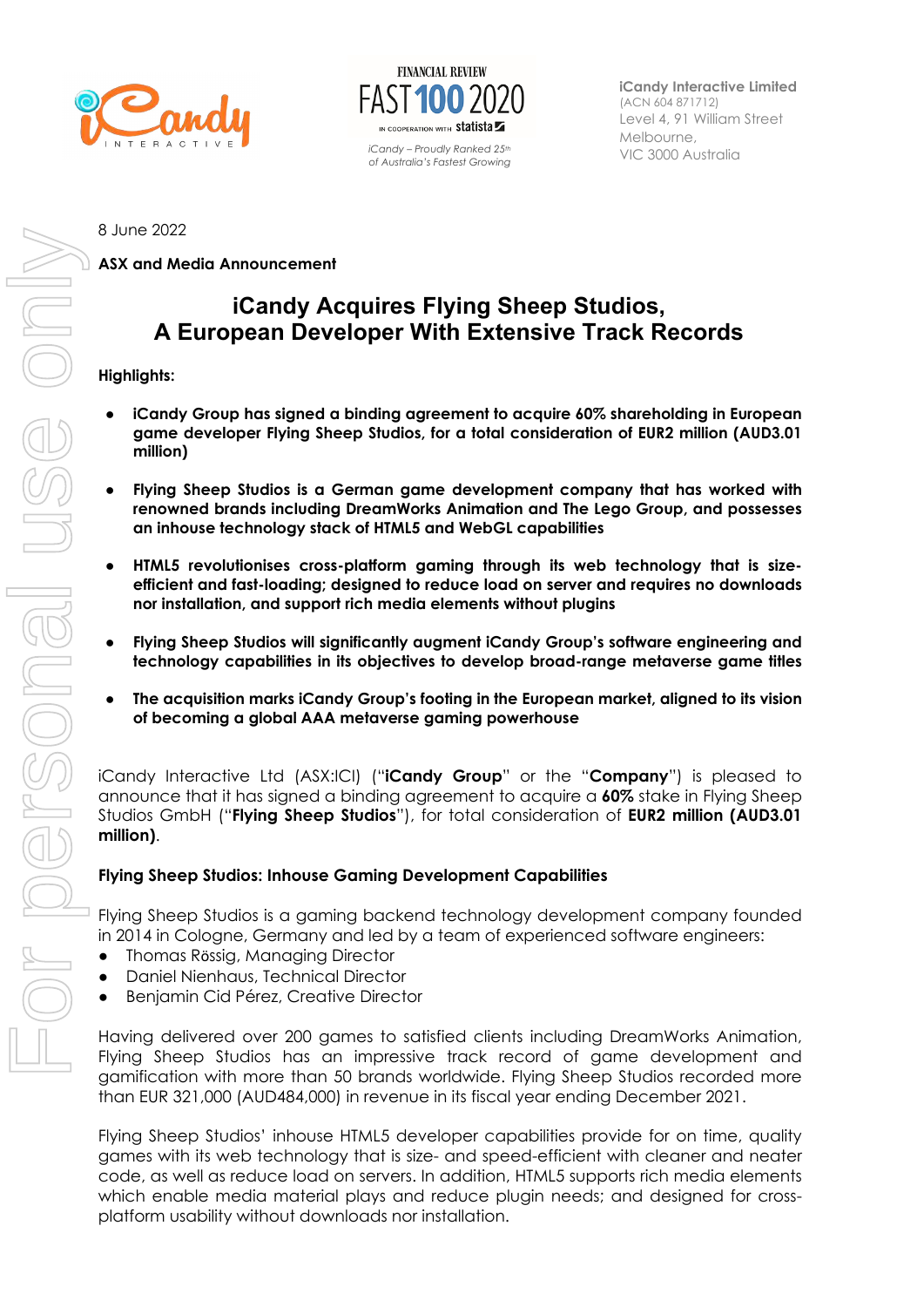



VIC 3000 Australia *iCandy – Proudly Ranked 25th of Australia's Fastest Growing* 

**iCandy Interactive Limited** (ACN 604 871712) Level 4, 91 William Street Melbourne,

Flying Sheep Studios has over the years developed a wide range of proprietary software to improve capabilities of HTML5 beyond traditional 2D technology. With its inhouse developer tools, Flying Sheep Studios has progressed ahead to building games that provide fluid 3D graphics that rival native apps.

The acquisition of Flying Sheep Studios marks iCandy Group's footing in the European gaming market. The European gaming market is projected to be worth USD27.4 billion in 2022<sup>1</sup> in the Video Games segment.

## **The Transaction**

Pursuant to the binding agreement, iCandy Group is investing a total of **EUR2 million (AUD3.01 million) in exchange for a 60% interest in Flying Sheep Studios**, detailed as follow:

- (A) **EUR1.2 million (AUD1.81 million)** cash investment into Flying Sheep Studios to subscribe for **37.5%** of the enlarged share capital of Flying Sheep Studios, and
- (B) **EUR0.8 million (AUD1.21 million)** consideration in exchange for **22.5%** of Flying Sheep Studios from the Founders of Flying Sheep Studios, to be satisfied as follow:
	- (i) cash of EUR400,000 (AUD603,000) ("**Cash Consideration**"), and
	- (ii) via the issuance of 4,606,549 new fully paid ordinary shares ("**Consideration Shares**") of iCandy Group worth EUR400,000 (AUD603,000), at an issue price of AUD0.131.
- (C) In addition, the Founders of Flying Sheep Studios will collectively be given 500,000 unlisted options ("**Options**"), to be granted within 15 business days from the Closing Date. Each Option shall grant the right to acquire one iCandy Group share at a strike price of AUD0.125, and shall expire on 5 April 2027.

The Consideration Shares are to be issued to the Founders in 12 equal tranches over a period of 3 years, with the first tranche being issued within 15 business days after the Closing Date. It is intended that the Consideration Shares and Options will be issued without shareholder approval pursuant to the Company's available placement capacity under Listing Rule 7.1.

As part of the acquisition arrangement, the three (3) Founders of Flying Sheep Studios have each signed a **3-year** management contract to **continue to lead Flying Sheep Studios post-acquisition**. If any of the Founders terminates the management contract prior to the 3-year period, iCandy Group may clawback the Cash Consideration based on the number of months yet to be served by such Founder(s), and in addition all Consideration Shares that are yet to be issued to such Founder(s) shall be forfeited.

Barring any unforeseen circumstances, the transaction is expected to close within the second quarter of 2022 (**"Closing Date**"). Other than the Company completing due diligence on Flying Sheep Studios, there are no other conditions precedent to completion and the binding agreement otherwise contains terms and conditions considered standard for an agreement of its nature.

<sup>1</sup> Digital Media Report - Video Games, Statista *(Ref: https://tinyurl.com/bdd4s5m3)*